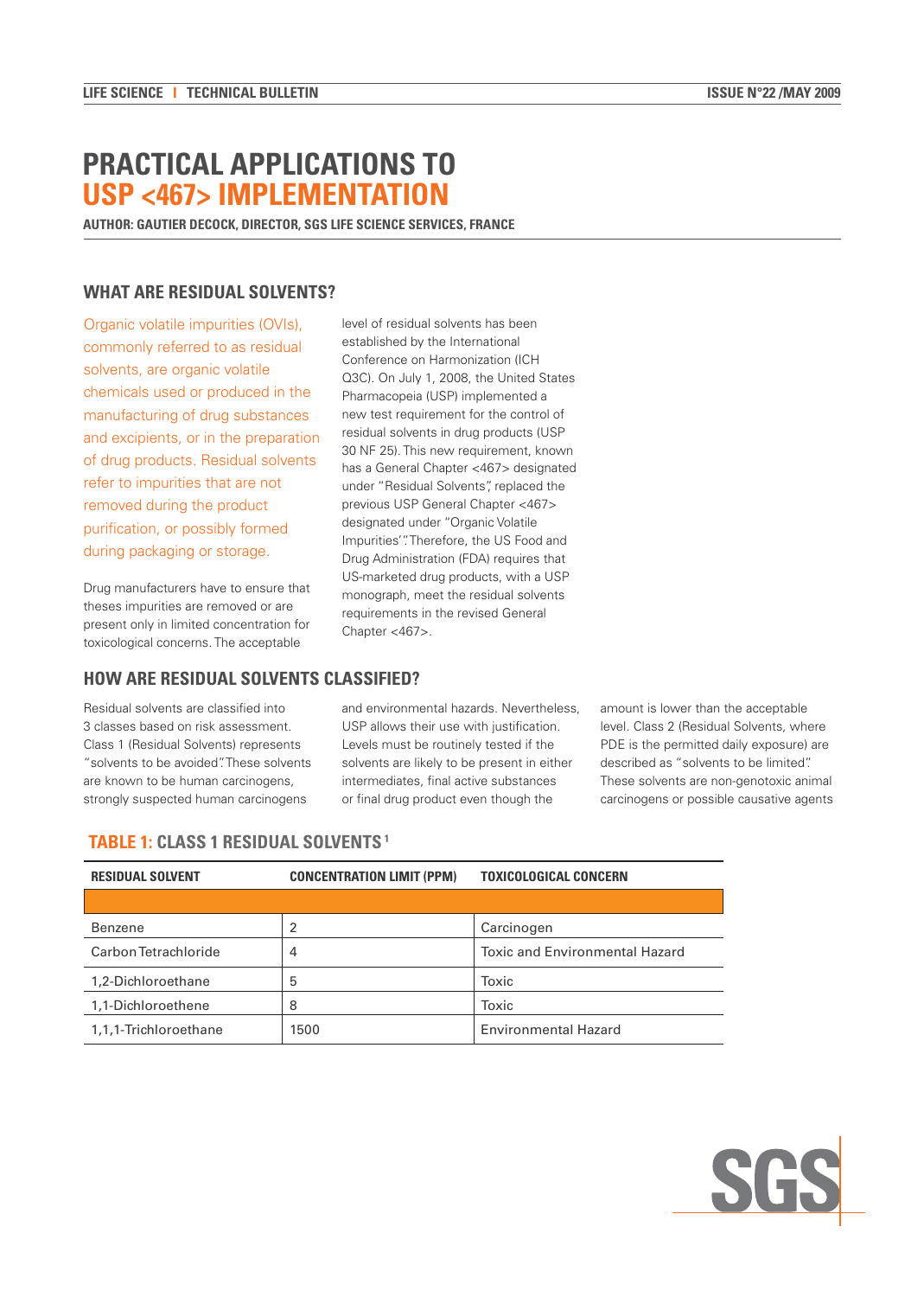#### **LIFE SCIENCE I TECHNICAL BULLETIN 2**

of other irreversible toxicity such as neurotoxicity or teratogenicity. They are also suspected of other significant but irreversible toxicities. Solvents with Low Toxic Potential to Man fall into Class 3 (Residual Solvents). For these solvents, no health-based exposure limit is needed. Finally, there are ten additional compounds have been identified but not classified due to insufficient toxicological data.

#### **TABLE 3: CLASS 3 RESIDUAL SOLVENTS 3**

| <b>RESIDUAL SOLVENT</b> |  |  |
|-------------------------|--|--|
|                         |  |  |
| Acetic acid             |  |  |
| Acetone                 |  |  |
| Anisole                 |  |  |
| 1-Butanol               |  |  |
| 2-Butanol               |  |  |
| <b>Butyl acetate</b>    |  |  |
| Tert-Butylmethyl ether  |  |  |
| Cumene                  |  |  |
| Dimethyl sulfoxide      |  |  |
| Ethanol                 |  |  |
| Ethyl acetate           |  |  |
| Ethyl ether             |  |  |
| Ethyl formate           |  |  |
| Formic acid             |  |  |
| Heptane                 |  |  |
| Isobutyl acetate        |  |  |
| Isopropyl acetate       |  |  |
| Methyl acetate          |  |  |
| 3-Methyl-1-Butanol      |  |  |
| Methylethylketone       |  |  |
| Methylisobutylketone    |  |  |
| 2-Methyl-1-propanol     |  |  |
| Pentane                 |  |  |
| 1-Pentanol              |  |  |
| 1-Propanol              |  |  |
| 2-propanol              |  |  |
| Propyl acetate          |  |  |

## **TABLE 2: CLASS 2 RESIDUAL SOLVENTS, WHERE PDE IS THE PERMITTED DAILY EXPOSURE 2**

| <b>RESIDUAL SOLVENT</b> | PDE (MG/DAY) | <b>CONCENTRATION LIMIT (PPM)</b> |
|-------------------------|--------------|----------------------------------|
|                         |              |                                  |
| Acetonitrile            | 4.1          | 410                              |
| Chlorobenzene           | 3.6          | 360                              |
| Chloroform              | 0.6          | 60                               |
| Cyclohexane             | 38.8         | 3880                             |
| 1,2-Dichloroethene      | 18.7         | 1870                             |
| 1,2-Dimethoxyethane     | 1.0          | 100                              |
| N,N-Dimethylacetamide   | 10.9         | 1090                             |
| N,N-Dimethylformamide   | 8.8          | 880                              |
| 1,4-Dioxane             | 3.8          | 380                              |
| 2-Ethoxyethanol         | 1.6          | 160                              |
| Ethylene glycol         | 6.2          | 620                              |
| Formamide               | 2.2          | 220                              |
| Hexane                  | 2.9          | 290                              |
| Methanol                | 30.0         | 3000                             |
| 2-Methoxyethanol        | 0.5          | 50                               |
| Methylbutylketone       | 0.5          | 50                               |
| Methylcyclohexane       | 11.8         | 1180                             |
| Methylene chloride      | 6.0          | 600                              |
| N-Methylpyrrolidone     | 5.3          | 530                              |
| Nitromethane            | 0.5          | 50                               |
| Pyridine                | 2.0          | 200                              |
| Sulfolane               | 1.6          | 160                              |
| Tetrahydrofuran         | 7.2          | 720                              |
| <b>Tetralin</b>         | 1.0          | 100                              |
| Toluene                 | 8.9          | 890                              |
| Tricholroethylene       | 0.8          | 80                               |
| Xylene                  | 21.7         | 2170                             |

## **WHAT IS THE IMPACT FOR THE PHARMACEUTICAL INDUSTRY?**

The first challenge for pharmaceutical manufacturers is acquiring all the necessary information to establish the residual solvents likely to be present in their raw materials (drug substances and excipients). The information would need to be verified by analytical testing. These analytical test represent the second challenge for pharmaceutical manufacturers. Moreover, when changing excipients sources, pharmaceutical manufacturers must consider whether changes of this kind may have an impact on residual solvents.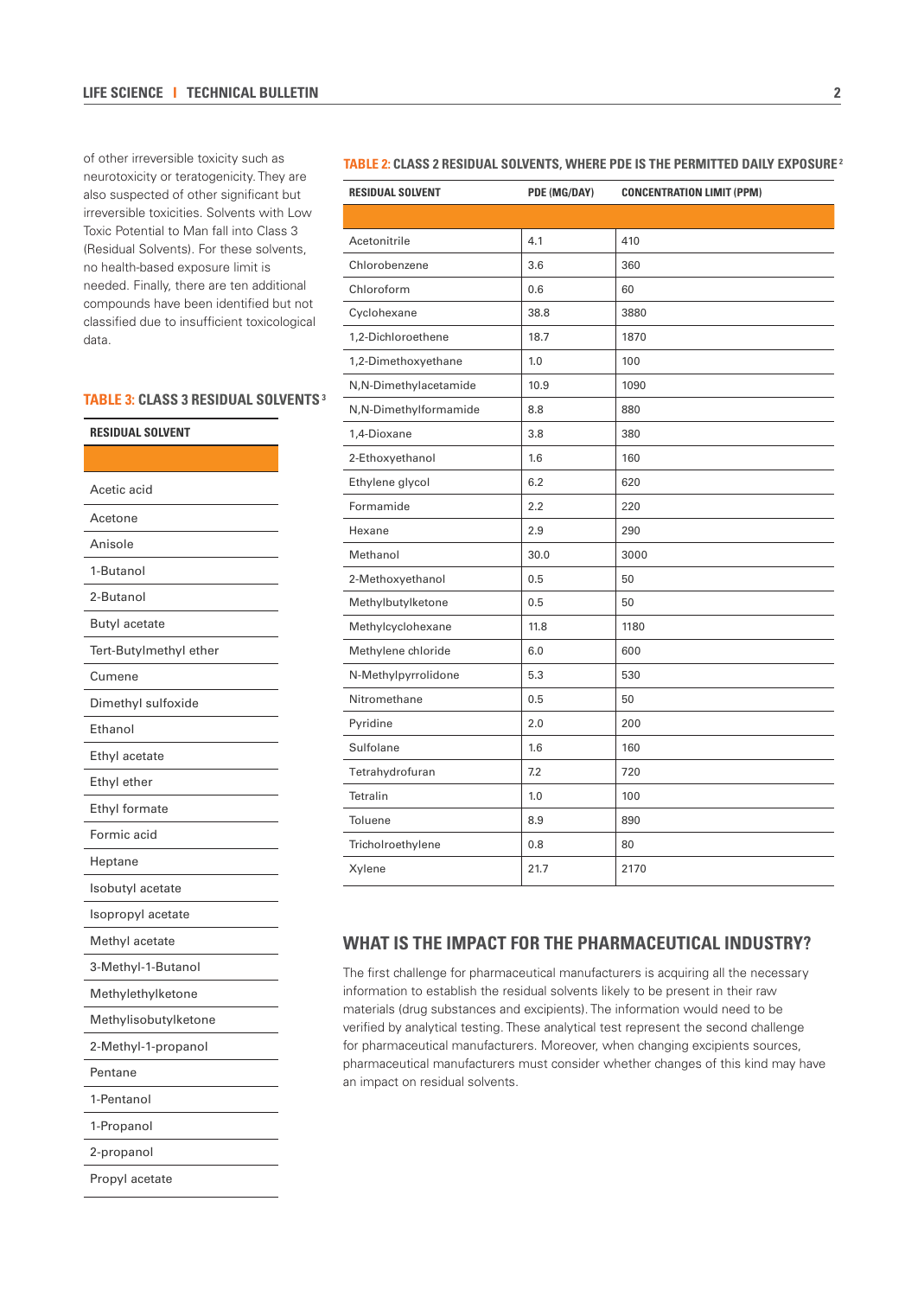### **WHAT IS THE COMPENDIA TESTING METHODOLOGY?**

The revised USP<467> method consists of a static headspace extraction, hyphenated with a gas chromatographic separation system and a flame ionization detection. The method is divided into two separate sections based upon sample solubility and referred to:

- Water-soluble articles
- Water-insoluble articles

The methodology for both types of articles is similar and consists of three procedures:

- Procedure A for identification and limit test
- Procedure B for confirmatory test
- Procedure C for quantitative test

The Testing methodology decision tree, as described in USP <467>, is shown in Figure 1.

## **FIGURE 1: TESTING METHODOLOGY DECISION TREE 4 PROCEDURE A**



Procedure A is performed on a G43 capillary column. A system suitability test must be performed to verify the operating conditions and is based on:

- Signal-to-noise ratio (S/N) of 1,1,1-Trichloroethane in the Class 1 Standard Solution which should be greater than 5,
- Signal-to-noise ratio (S/N) of all peaks in the Class 1 System Suitability Solution should not be less than 3,
- Resolution between acetonitrile and methylene chloride in the Class 2 Mixture A Standard Solution should not be less than 1.

If the system suitability test meets those requirements, the test solutions are assayed along with Class 1, Class 2 Mixture A and B, as described in the compendia, and Class 3 Standard Solutions. The Class 3 Standard Solutions should be prepared by the laboratory performing the test since no mixture is available.

If a peak response of any peak in the test solution is greater than or equal to a corresponding peak in either Class 1, Class 2 Mixture A and B, and Class 3 Standard Solutions, then Procedure B has to be performed to verify the identity of the peak. Otherwise the article meets the requirements of this test.

Nevertheless, if Class 1 residual solvents are identified, they should be quantified even if the amount is lower than the acceptable level.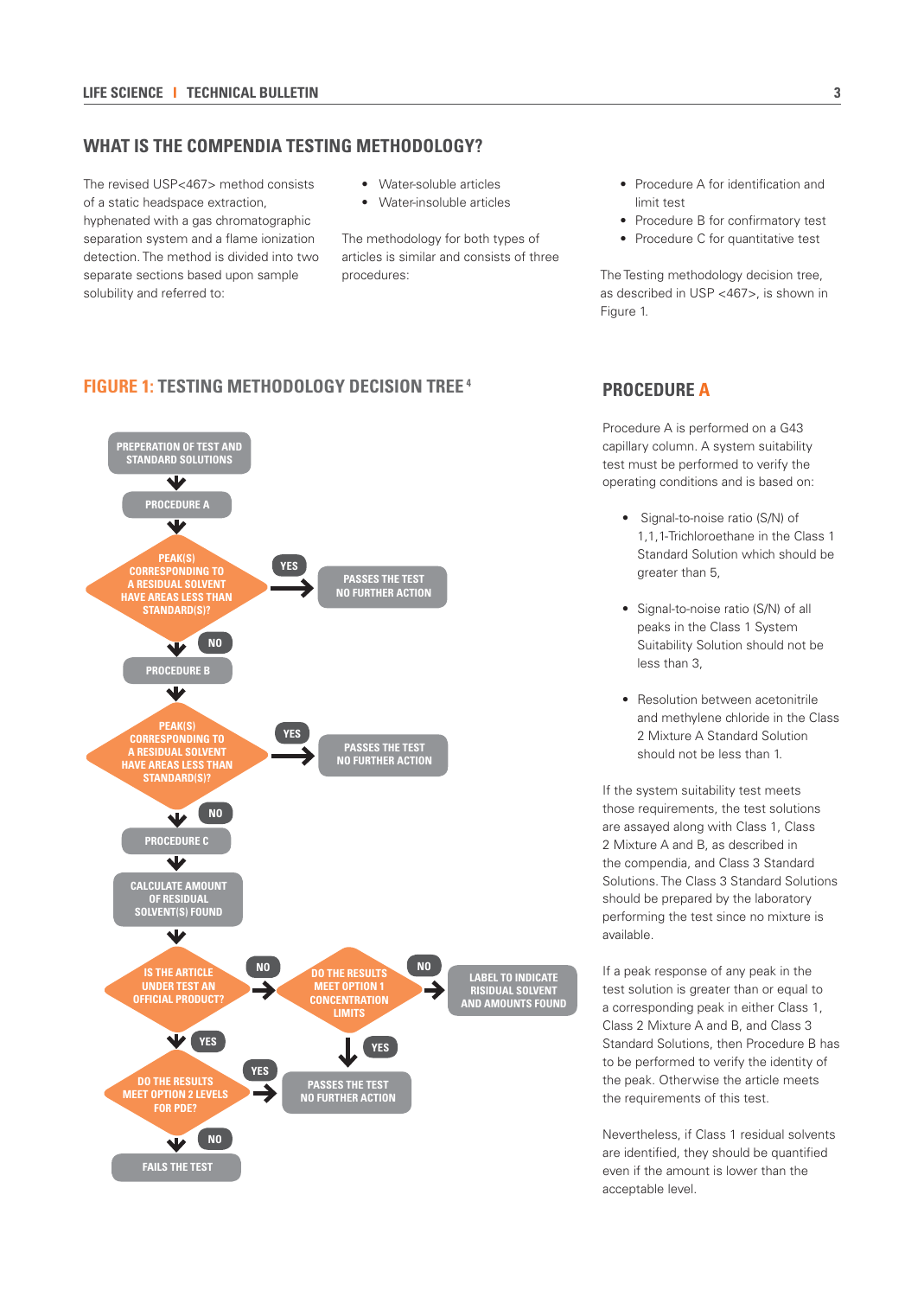#### **FIGURE 2: CLASS 1 STANDARD SOLUTION CHROMATOGRAM**



#### **FIGURE 3: CLASS 2 MIXTURE A STANDARD SOLUTION CHROMATOGRAM**



#### **FIGURE 4: CLASS 2 MIXTURE B STANDARD SOLUTION CHROMATOGRAM**



## **PROCEDURE B**

Procedure B is performed to confirm the analyte identity on a G16 capillary column. The same standard solutions and system suitability solution are used but the acceptable criteria differ for the verification of the operating conditions. Indeed, the system suitability is based on:

- Signal-to-noise ratio (S/N) of benzene in the Class 1 Standard Solution which should be greater than 5,
- Signal-to-noise ratio (S/N) of all peaks in the Class 1 System Suitability Solution should not be less than 3,
- Resolution between acetonitrile and cis-dichloroethene in the Class 2 Mixture A Standard Solution should not be less than 1.

If the system suitability test meets those requirements, the test solutions are assayed along with Class 1, Class 2 Mixture A and B, and Class 3 Standard Solutions.

If the peak response(s) in the test solution for the peak identified in procedure A is/are greater than or equal to a corresponding peak(s) in either the Class 1, Class 2 Mixture A and B, and Class 3 Standard Solutions, then Procedure C has to be performed to quantify the peak(s). Otherwise the article meets the requirements of this test.

## **PROCEDURE C**

Procedure C has the same operating conditions as Procedure A. Individual standards are prepared by dilution of the respective USP residual solvents reference standard. The quantification is achieved by the analysis of a spiked test solution. The operating conditions of Procedure B could be used if more relevant.